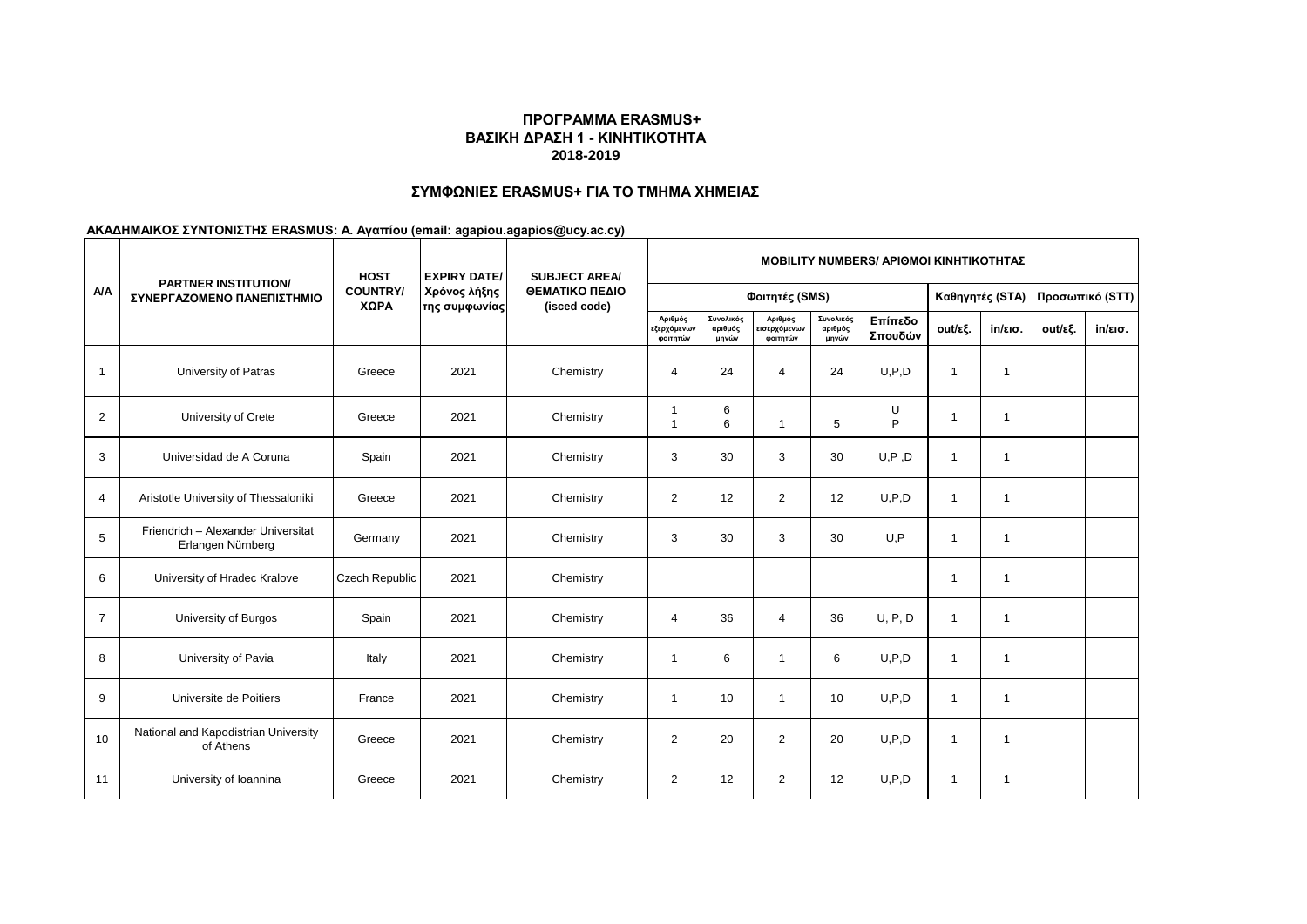# **ΠΡΟΓΡΑΜΜΑ ERASMUS+ ΒΑΣΙΚΗ ΔΡΑΣΗ 1 - ΚΙΝΗΤΙΚΟΤΗΤΑ 2018-2019**

# **ΣΥΜΦΩΝΙΕΣ ERASMUS+ ΓΙΑ ΤΟ ΤΜΗΜΑ ΧΗΜΕΙΑΣ**

# **ΑΚΑΔΗΜΑΙΚΟΣ ΣΥΝΤΟΝΙΣΤΗΣ ERASMUS: Α. Αγαπίου (email: agapiou.agapios@ucy.ac.cy)**

| <b>A/A</b> |                                                           | <b>HOST</b><br><b>COUNTRY/</b><br>ΧΩΡΑ | <b>EXPIRY DATE/</b><br>Χρόνος λήξης<br>της συμφωνίας | <b>SUBJECT AREA/</b><br>ΘΕΜΑΤΙΚΟ ΠΕΔΙΟ<br>(isced code)            | <b>MOBILITY NUMBERS/ APIOMOI KINHTIKOTHTAZ</b> |                               |                                                    |                               |                    |                 |                   |                 |                   |
|------------|-----------------------------------------------------------|----------------------------------------|------------------------------------------------------|-------------------------------------------------------------------|------------------------------------------------|-------------------------------|----------------------------------------------------|-------------------------------|--------------------|-----------------|-------------------|-----------------|-------------------|
|            | <b>PARTNER INSTITUTION/</b><br>ΣΥΝΕΡΓΑΖΟΜΕΝΟ ΠΑΝΕΠΙΣΤΗΜΙΟ |                                        |                                                      |                                                                   | Φοιτητές (SMS)                                 |                               |                                                    |                               |                    | Καθηγητές (STA) |                   | Προσωπικό (STT) |                   |
|            |                                                           |                                        |                                                      |                                                                   | Αριθμός<br>εξερχόμενων<br>φοιτητών             | Συνολικός<br>αριθμός<br>μηνών | Αριθμός<br>εισερχόμενων<br>φοιτητών                | Συνολικός<br>αριθμός<br>μηνών | Επίπεδο<br>Σπουδών | out/εξ.         | $in/\epsilon$ ισ. | out/εξ.         | $in/\epsilon$ ισ. |
| 12         | University of La Rochelle                                 | France                                 | 2021                                                 | Chemistry                                                         | 2                                              | 10                            | 2                                                  | 10                            | U.P.D              | $\overline{1}$  | 1                 |                 |                   |
| 13         | L' Universite de Franche-Comte                            | France                                 | 2021                                                 | Chemistry                                                         | 2                                              | 20                            | $\overline{2}$                                     | 20                            | U.P.D              | $\overline{1}$  | 1                 |                 |                   |
| 14         | University of Jyväskylä                                   | Finland                                | 2021                                                 | Chemistry                                                         | $\overline{c}$                                 | 10                            | $\overline{2}$                                     | 10                            | U,P                | 1               | 1                 |                 |                   |
| 15         | FRIEDRICH-SCHILLER-UNIVERSITÄT<br><b>JENA</b>             | Germany                                | 2021                                                 | Chemistry                                                         | 2                                              | 10                            | 2                                                  | 10                            | U, P               | 1               | 1                 |                 |                   |
| 16         | University of Lodz                                        | Poland                                 | 2020                                                 | Chemistry                                                         | $\overline{2}$<br>2<br>$\overline{2}$          | 10<br>10<br>10                | $\overline{2}$<br>$\overline{2}$<br>$\overline{2}$ | 10<br>10<br>10                | U<br>P<br>D        | 1               | 1                 |                 |                   |
| 17         | LIVERPOOL JOHN MOORES<br><b>UNIVERSITY</b>                | UK                                     | 2020                                                 | Chemistry<br>(Natural<br>sciences, mathematics<br>and statistics) | $\overline{\phantom{a}}$<br>$\overline{1}$     | 5<br>5                        |                                                    | 5<br>5                        | P<br>D             | $\overline{1}$  | 1                 |                 |                   |
| 18         | Eastern Macedonia and Thrace Institute<br>of Technology   | Greece                                 | 2020                                                 | Chemistry                                                         | $\overline{\phantom{a}}$                       | 5<br>5                        | $\overline{2}$                                     | 5                             | P<br>D             | 1               | 1                 |                 |                   |
| 19         | University of Liverpool                                   | UK                                     | 2020                                                 | Chemistry                                                         |                                                |                               |                                                    |                               |                    | -1              | 1                 |                 |                   |